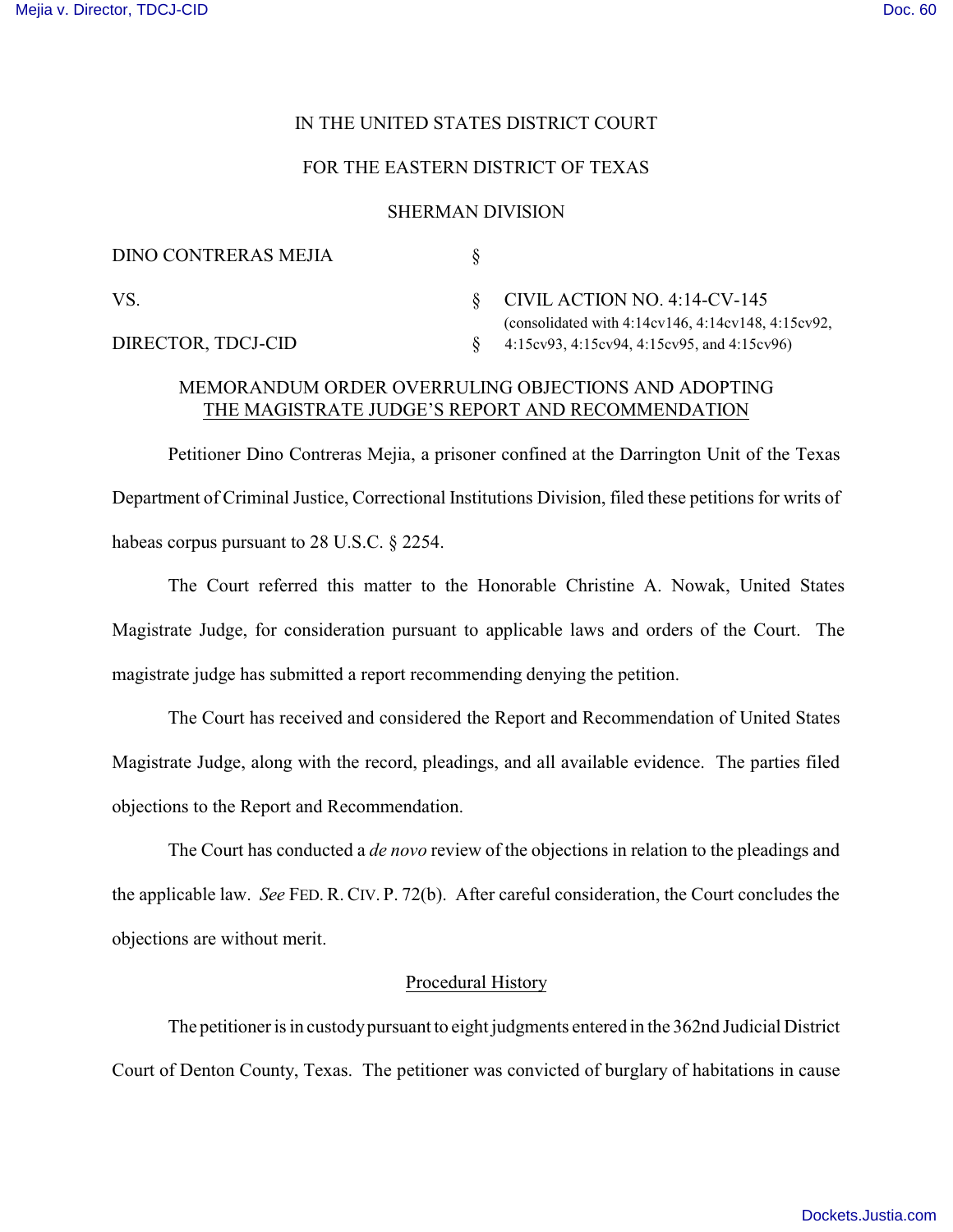numbers F-2008-1891-D, F-2008-1892-D, F-2008-1893-D, F-2008-1894-D, F-2008-1895-D, F-2008-1896-D, F-2008-2245-D, and F-2008-2246-D. The petitioner was sentenced to seventy-five years for each offense, with the sentences to run concurrently with each other and consecutively to a sentence previously imposed in Dallas County, Texas.

After pursuing relief from the judgments in the state courts, the petitioner filed eight federal habeas petitions pursuant to 28 U.S.C. § 2254. Each petition challenged one or more of the burglary convictions. The petitioner raised six grounds for review with respect to each of his eight convictions. First, the petitioner contends the state courts erred by holding that the evidence of an extraneous offense did not contribute to his convictions and that the order cumulating the petitioner's sentences was not defective. The petitioner alleges there was insufficient evidence to support the verdicts. The petitioner contends the trial court erred by: (1) allowing testimony that violated the petitioner's rights under the Confrontation Clause; (2) denying the petitioner's motion to suppress; and (3) allowing the State to introduce evidence of an extraneous offense. With respect to cause number F-2008-1894-D, the petitioner also contends counsel provided ineffective assistance by failing to: (1) present an identification expert witness; (2) request a jury instruction on in-court identification; and (3) move to suppress identification testimony.

The magistrate judge found that the statute of limitations barred review of the judgments in cause numbers F-2008-1891-D, F-2008-1892-D, F-2008-1893-D, F-2008-1895-D, F-2008-1896-D, F-2008-2245-D, and F-2008-2246-D. The magistrate judge reviewed the merits of each claim with respect to cause number F-2008-1894-D and concluded that the claims lack merit.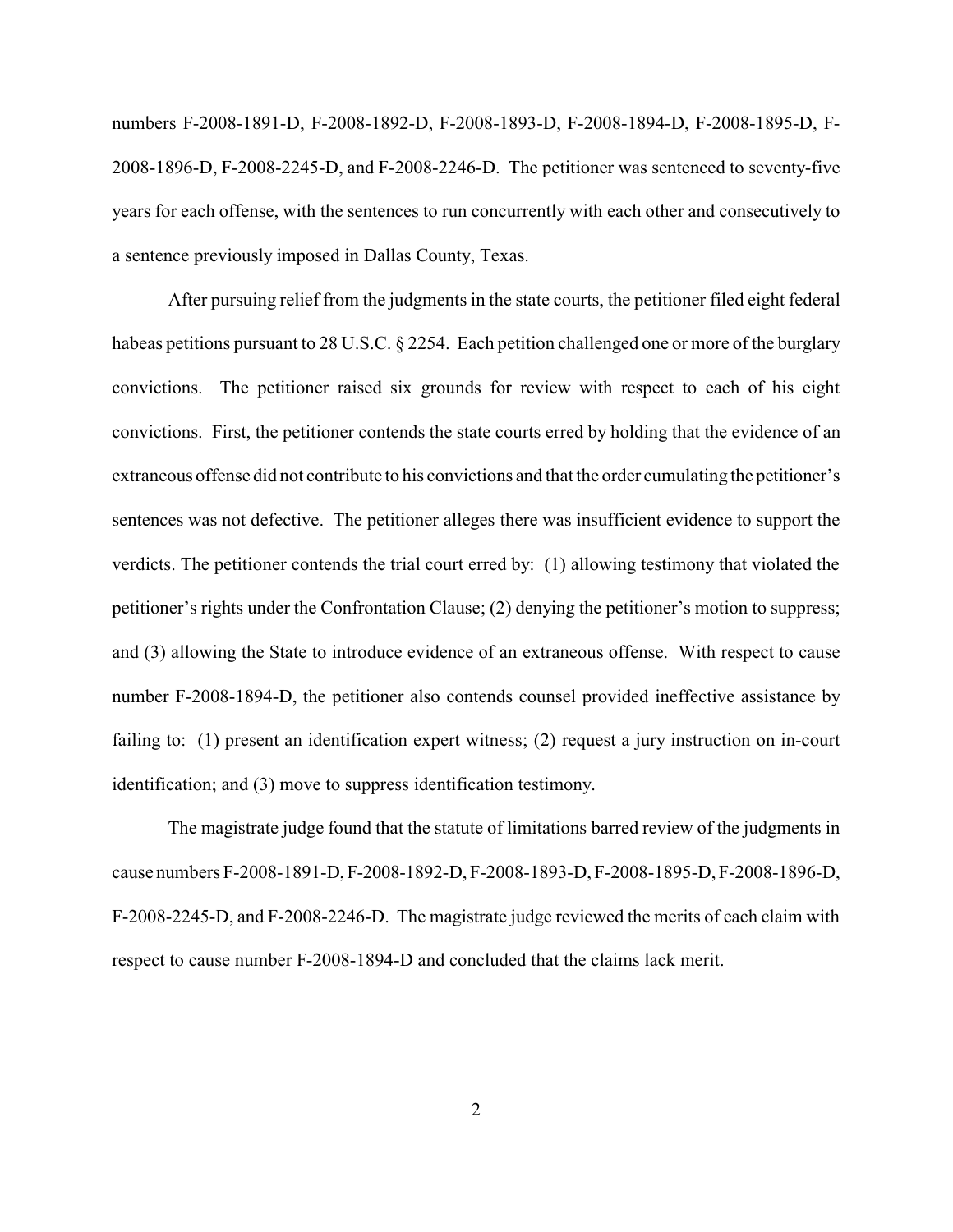#### **Objections**

Both parties filed objections to the magistrate judge's report and recommendation. With respect to cause number F-2008-1894-D, the respondent contends that several claims are unexhausted and procedurallybarred because theywere not presented to the Texas Court of Criminal Appeals in a petition for discretionary review (PDR) or a state habeas application. The petitioner objects to the magistrate judge's finding that the judgments in cause numbers F-2008-1891-D, F-2008-1892-D, F-2008-1893-D, F-2008-1895-D, F-2008-1896-D, F-2008-2245-D, and F-2008-2246- D are barred by the statute of limitations. The petitioner also contends the magistrate judge erred by recommending the denial of the petitioner's claims of a Confrontation Clause violation, ineffective assistance of counsel, insufficiency of the evidence, an improper cumulation order, and the erroneous denial of a motion to suppress.

### *Statute of Limitations*

The petitioner asserts the magistrate judge incorrectly concluded that the judgments in cause numbers F-2008-1891-D, F-2008-1892-D, F-2008-1893-D, F-2008-1895-D, F-2008-1896-D, F-2008-2245-D, and F-2008-2246-D are barred by the one-year statute of limitations that applies to § 2254 habeas petitions.

The statute of limitations begins to run from the latest of: (1) the date on which the judgment became final; (2) the date on which an impediment to filing created by unconstitutional state action was removed; (3) the date on which the United States Supreme Court initially recognized the constitutional right if the right is retroactively applicable to cases on collateral review; or (4) the date on which the factual predicate of the claim could have been discovered by due diligence. 28 U.S.C.  $§$  2244(d)(1)(A)-(D).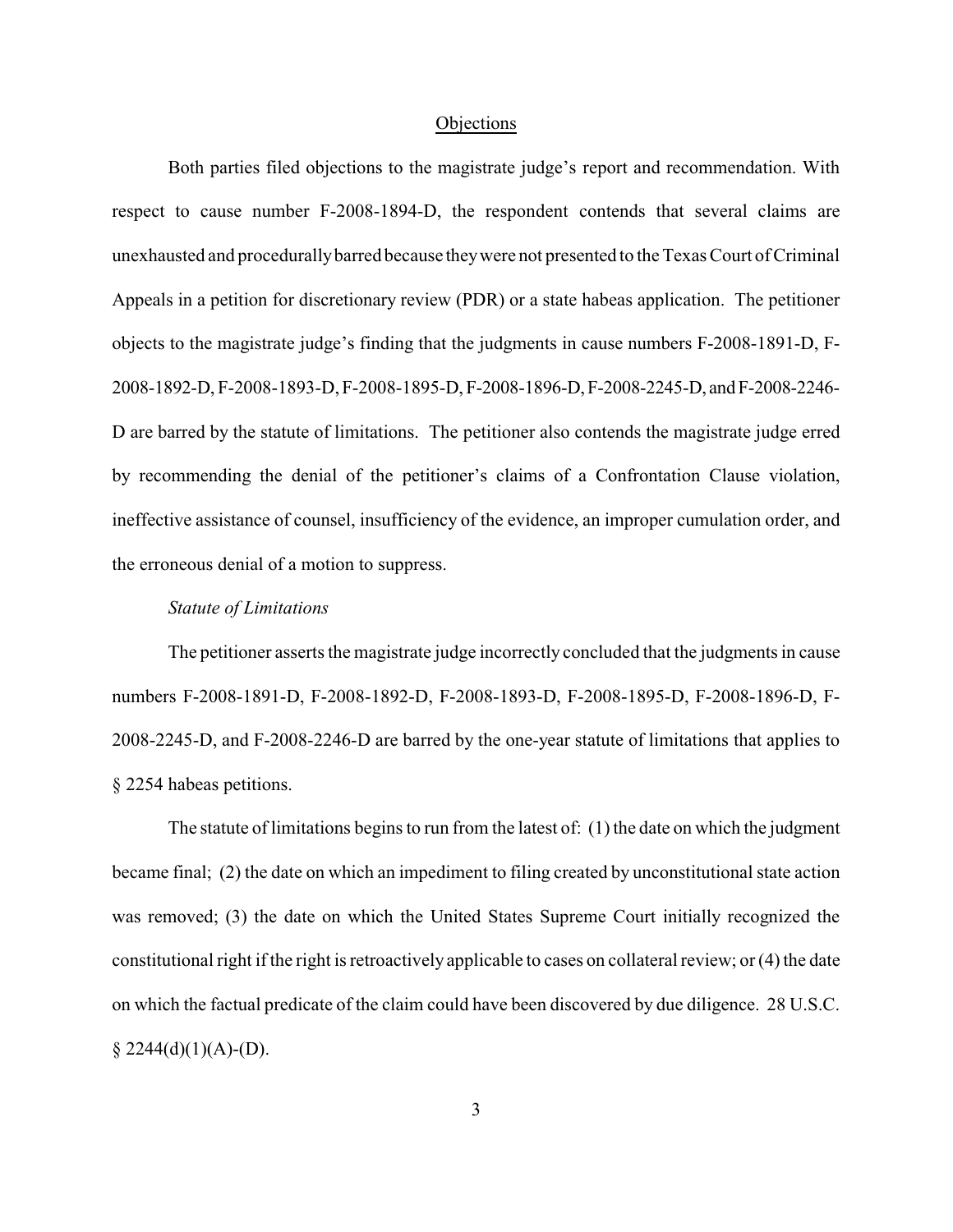In this case, the petitioner should have discovered the factual predicate of his claims before the convictions became final, there was no state-created impediment to filing, and his petitions do not rely on newly-created constitutional rights. Therefore, the statute of limitations began to run when the convictions became final. In cause numbers F-2008-1891-D, F-2008-1892-D, F-2008- 1893-D,F-2008-1895-D, F-2008-1896-D, F-2008-2245-D, and F-2008-2246-D , the petitioner filed petitions for discretionary review. The Texas Court of Criminal Appeals refused or struck each of those petitions on July 25, 2012. Because the petitioner did not file petitions for writ of certiorari, the judgments in cause numbers F-2008-1891-D, F-2008-1892-D, F-2008-1893-D, F-2008-1895-D, F-2008-1896-D, F-2008-2245-D, and F-2008-2246-D became final on October 23, 2012. *Ott v. Johnson*, 192 F.3d 510, 513 (5th Cir. 1999) (holding that a state conviction becomes final upon denial of certiorari by the United States Supreme Court or expiration of the time period for seeking certiorari). The statute of limitations began to run the next day, and it expired on October 23, 2013. The first three of the petitioner's federal habeas petitions were placed in the prison mail system on February 24, 2014. Giving the petitioner the benefit of the doubt that each of his claims with respect to each of his convictions were raised in those first three petitions, the statute of limitations had expired four months before the first federal petitions were filed.

The statute of limitations is tolled while a state post-conviction review or other collateral attack is pending. 28 U.S.C. § 2244(d)(2). Petitioner's state applications for habeas relief did not toll the statute of limitations because the first group of state applications were filed and dismissed in 2011, before the convictions were final, and the second and third groups of state applications were filed in 2014, after the statute of limitations had expired. As a result, the claims concerning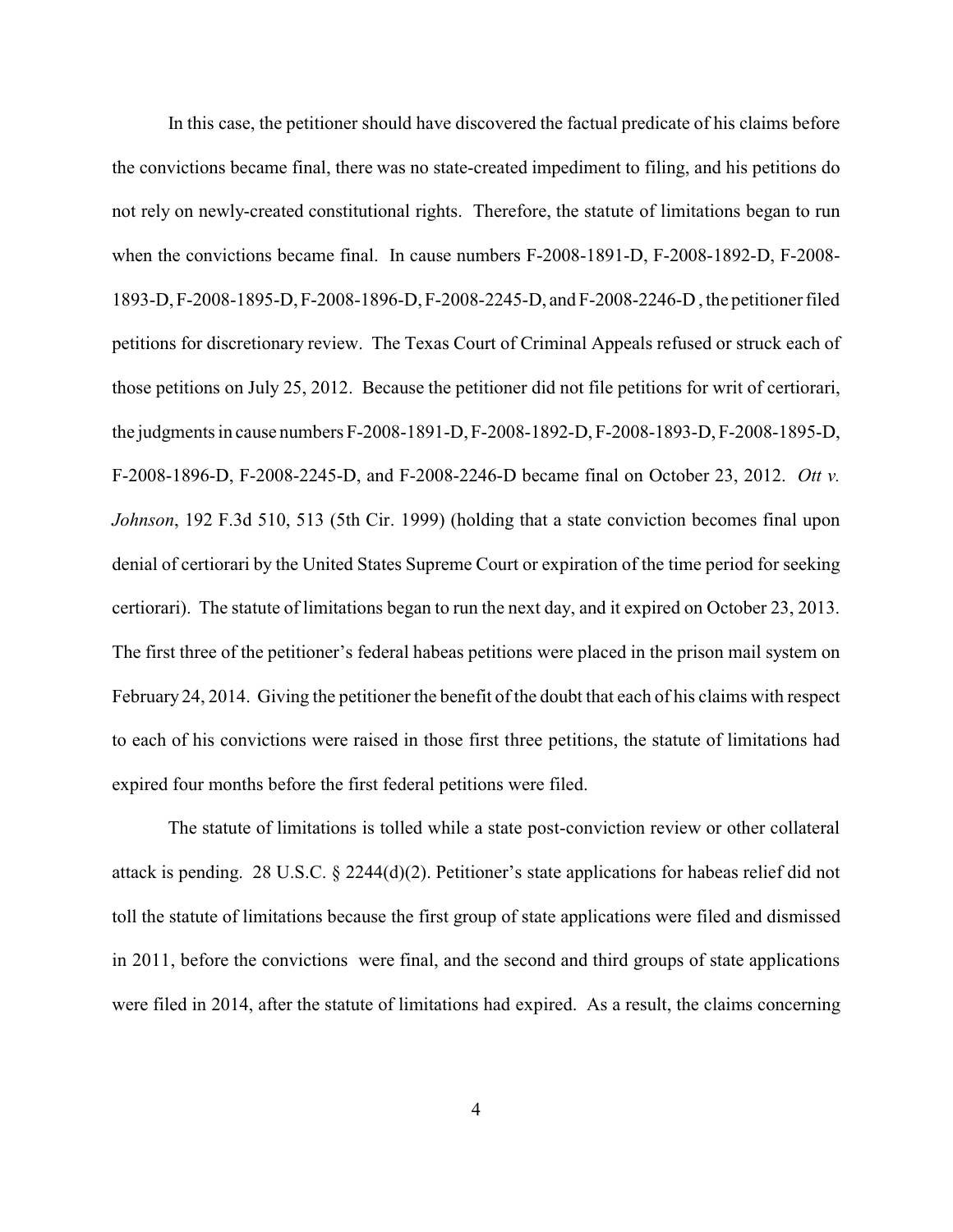cause numbers F-2008-1891-D, F-2008-1892-D, F-2008-1893-D, F-2008-1895-D, F-2008-1896-D, F-2008-2245-D, and F-2008-2246-D are untimely.

The judgment in cause number F-2008-1894-D is not barred by the statute of limitations because the petitioner filed a second petition for discretionary review (PDR) in that case, which caused the limitations period to start on a later date than in the other cases. The Texas Court of Criminal Appeals refused the second PDR on October 10, 2012. The petitioner did not file a petition for writ of certiorari, and the judgment became final on January 8, 2013. On August 26, 2013, the petitioner filed a state habeas application challenging the conviction in cause number F-2008-1894- D. The statute of limitations was tolled until the Texas Court of Criminal Appeals denied the application without written order on October 30, 2013. The federal habeas petitions challenging F-2008-1894-D, which were filed on February 24, 2014, are timely.

### *Procedural Default*

With respect to cause number F-2008-1894-D, the respondent contends that several claims are unexhausted and procedurally barred because they were not raised in a PDR or a state habeas application. Specifically, the respondent contends the following claims are unexhausted: (1) the state courts erred by holding that evidence of an extraneous offense did not contribute to the convictions and that the order cumulating the sentences was not defective; (2) the evidence was insufficient to support the convictions; and (3) the trial court erred by allowing testimony that violated the Confrontation Clause, denying the petitioner's motion to suppress evidence, and allowing the State to introduce evidence of an extraneous offense.

The respondent failed to submit the PDR from cause number F-2008-1894-D with the state court records. Without reviewing the PDR, it is impossible for this Court to determine whether the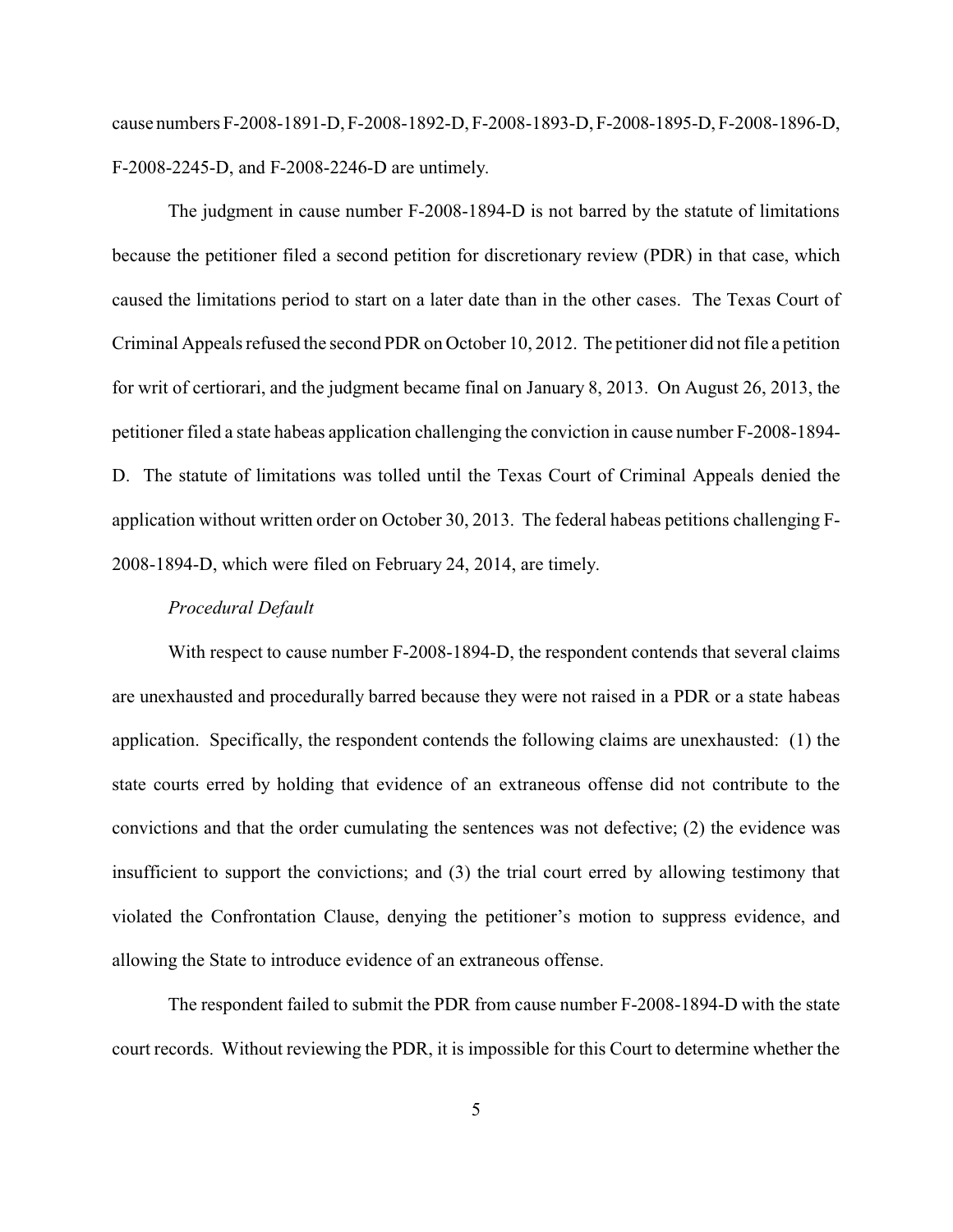claims were presented to the Texas Court of Criminal Appeals. As a result of the incomplete records, the magistrate judge assumed the claims were exhausted and addressed them on the merits. In her objections, the respondent erroneously contends the PDR was filed in this action as part 9 of docket entry 27. In fact, cause number F-2008-1894-D is not identified as one of the criminal convictions the petitioner challenged in that PDR, and the first PDR for cause number F-2008-1894- D is not part of the record. Further, the petitioner contends that he filed a second PDR challenging cause number F-2008-1894-D, which the Texas Court of Criminal Appeals refused on October 10, 2012. The second PDR is also missing from the state court records. Because the respondent failed to demonstrate that the claims were unexhausted and procedurally barred, the magistrate judge did not err by considering the merits of the claims related to cause number F-2008-1894-D.

# *Confrontation Clause*

On June 10, 2008, the day of the last burglary and the petitioner's arrest, three law enforcement officers spent several hours watching room 3073 of a Budget Suites hotel. Eventually they saw Mickie Young leave the hotel room. Based on a conversation with Ms. Young, the officers believed they had consent to search the room. The police found signs that both a man and a woman were staying in room 3073, and the officers discovered property that had been stolen during the burglaries. At trial, Detective Fred Mends testified that he believed he had consent to search the hotel room after speaking with Ms. Young. The petitioner claims this testimony violated his rights under the Confrontation Clause because it "inferentially or indirectly presented to the jury Mickie Young's out-of-court testimonial statement."

The state court concluded that the testimony did not violate the Confrontation Clause because it did not present any out-of-court statements made by Ms. Young concerning the petitioner's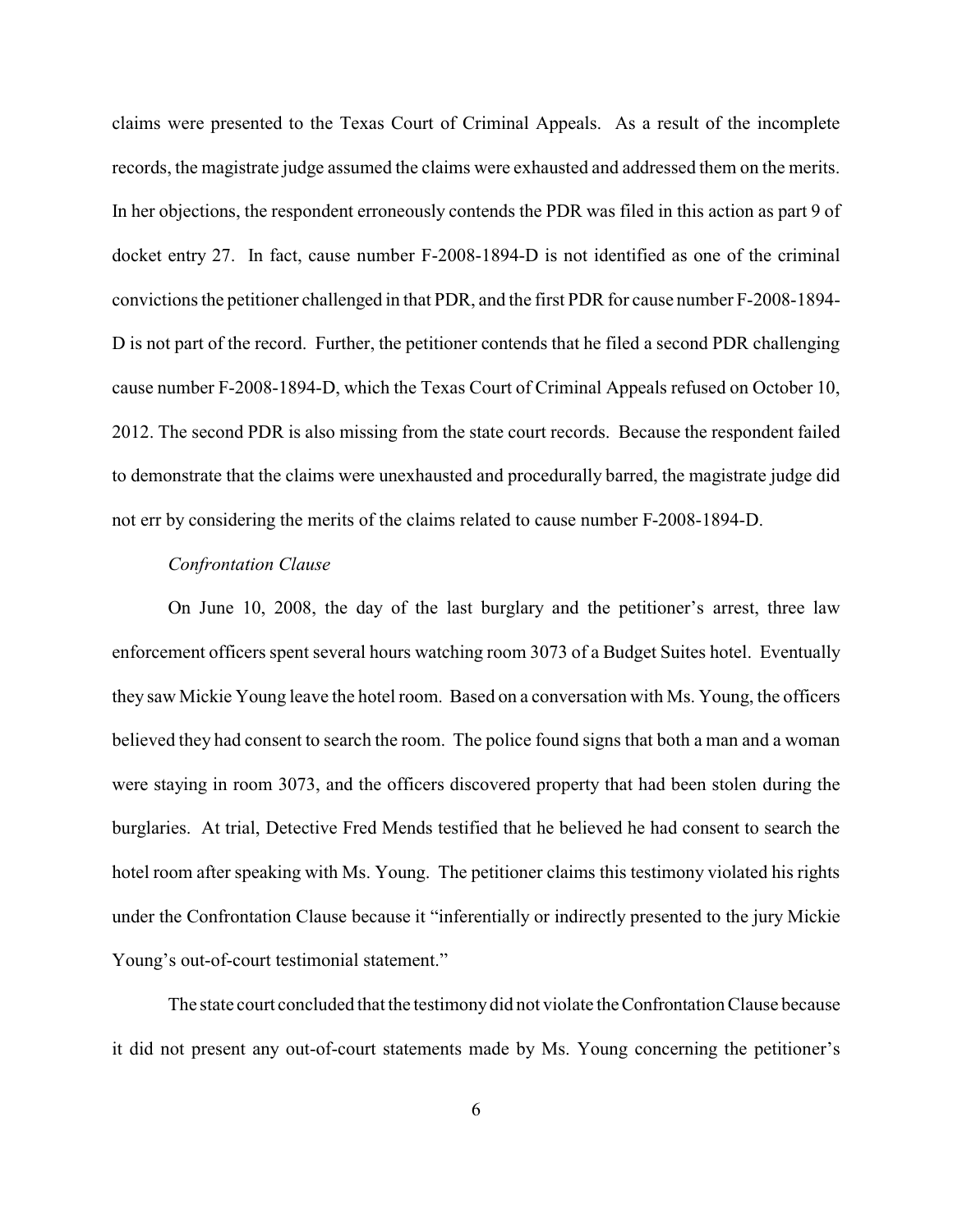connection to the hotel room. The magistrate judge found that the state court's rejection of this claim was a reasonable application of clearly established federal law. Additionally, on collateral review, a federal court may grant relief based on constitutional trial error only if the error had a "substantial and injurious effect or influence in determining the jury's verdict." *See Brecht v. Abrahamson*, 507 U.S. 619, 623 (1993). In light of the significant evidence supporting the conviction in cause number F-2008-1894-D, as summarized in the appellate court's opinion, the magistrate judge correctly concluded that the alleged error did not have a substantial or injurious influence on the jury's verdict.

### *Insufficient Evidence*

The petitioner contends the evidence was insufficient to support his conviction. In reviewing the sufficiency of the evidence, the Court must determine "whether, after viewing the evidence in the light most favorable to the prosecution, any rational trier of fact could have found the essential elements of the crime beyond a reasonable doubt." *See Jackson v. Virginia*, 443 U.S. 307, 320 (1979). This standard requires the Court to look at the state statute to determine the essential elements of the crime. In Texas a person commits burglary if the person enters a habitation without the effective consent of the owner and intends to commit theft, attempts to commit theft, or commits theft. TEX. PENAL CODE ANN. § 30.02(a)(1), (3).

The state appellate court reviewed the extensive record and found that there was sufficient evidence to establish each element of burglary with respect to each of the petitioner's convictions. The appellate court presented a lengthy summary of the evidence, which the magistrate judge quoted extensively. Briefly, the evidence shows that many of the stolen items were located in a hotel room. The hotel room was leased in the petitioner's name and contained men's clothing. The petitioner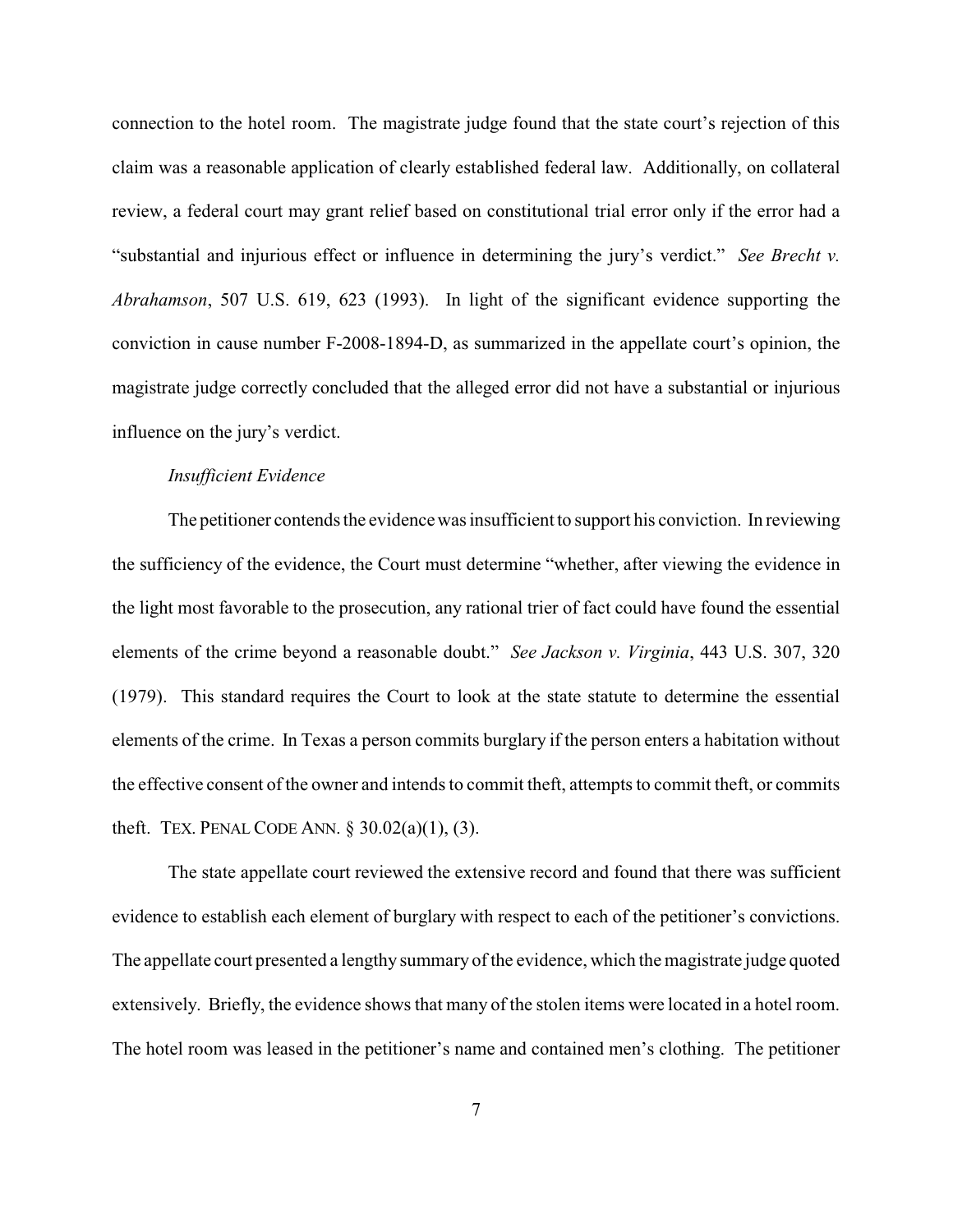was frequently seen at the hotel room. The size and pattern of the petitioner's shoe prints matched the shoe prints found at one of the burglarized homes. Eyewitnesses identified the petitioner and his vehicle at several of the crime scenes, including the home that was burglarized in F-2008-1894-D. Also, the manager of a pawn shop testified that the petitioner had sold stolen property to the pawn shop.

A rational jury, viewing the evidence in the light most favorable to the prosecution, could have found the essential elements of the crime of burglary beyond a reasonable doubt. Thus, the magistrate judge did not err by finding that the state court's determination is not contrary to, or an unreasonable application of, clearly established federal law.

### *Ineffective Assistance of Counsel*

The petitioner contends that he was misidentified by an eyewitness, and that his trial attorney provided ineffective assistance of counsel with respect to the testimony of the eyewitness. The petitioner contends his trial attorney should have presented an expert witness in eyewitness identification, requested a jury instruction on in-court identification, and moved to suppress the identification testimony of the eyewitness.

To establish a claim of ineffective assistance of counsel, the petitioner must prove counsel's performance was deficient, and the deficient performance prejudiced the petitioner's defense. *Strickland v. Washington*, 466 U.S. 668 (1984). Because the petitioner must prove both deficient performance and prejudice, failure to prove either will be fatal to his claim. *Johnson v. Scott*, 68 F.3d 106, 109 (5th Cir. 1995).

During the state habeas proceedings, the trial court found that the petitioner did not show the photographic line-up identification or the in-court identification were unreliable. Therefore, the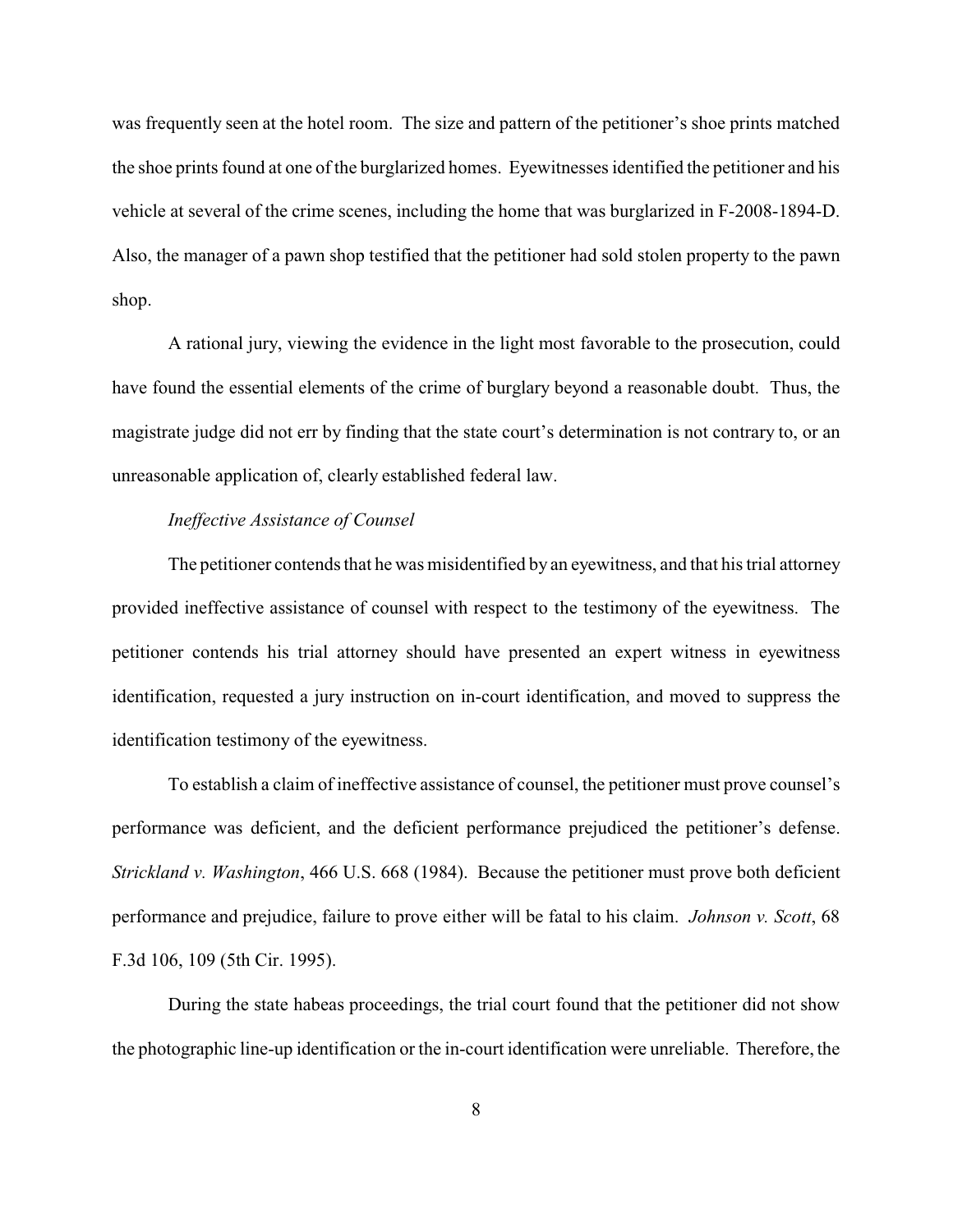trial court found that the testimony of an expert witness would not have aided the defense. The trial court also found that the jury charge was not erroneous. The trial court found that counsel did not perform deficientlywith respect to the eyewitness identification, and that counsel's performance did not undermine confidence in the outcome of the trial.

Analysis of an ineffective assistance claim on federal habeas review of a state court conviction is not the same as adjudicating the claim on direct review of a federal conviction. *Harrington v. Richter*, 562 U.S. 86, 101 (2011). The Court does not make an independent determination as to whether counsel's performance fell below the *Strickland* standard. Instead, the Court must determine whether the state court's application of *Strickland* was unreasonable. *Id*. In this case, the magistrate judge correctlyconcluded that the state court's application of *Strickland* was reasonable. The state court applied the appropriate law, and the finding was based on a reasonable determination of the facts in light of the evidence presented in the state court proceeding. The petitioner's conclusory assertion that the eyewitness incorrectly identified him as being at the scene of the crime is not sufficient to support a claim for federal habeas relief. *Ross v. Estelle*, 694 F.2d 1008, 1012 (5th Cir. 1983). The state court's adjudication was not contrary to, and did not involve an unreasonable application of, clearly established federal law.

### *Cumulation Order*

The petitioner contends that the trial court erred by entering a cumulation order that will require the petitioner to serve his eight burglary sentences consecutively to a prior sentence. As the magistrate judge concluded, this claim is not reviewable in a federal habeas proceeding because it is a matter of state law. *Wood v. Quarterman*, 508 F.3d 408, 414 (5th Cir. 2007) (holding that a state court's interpretation of state law is not reviewable by a federal court); *Dickerson v. Guste*, 932 F.2d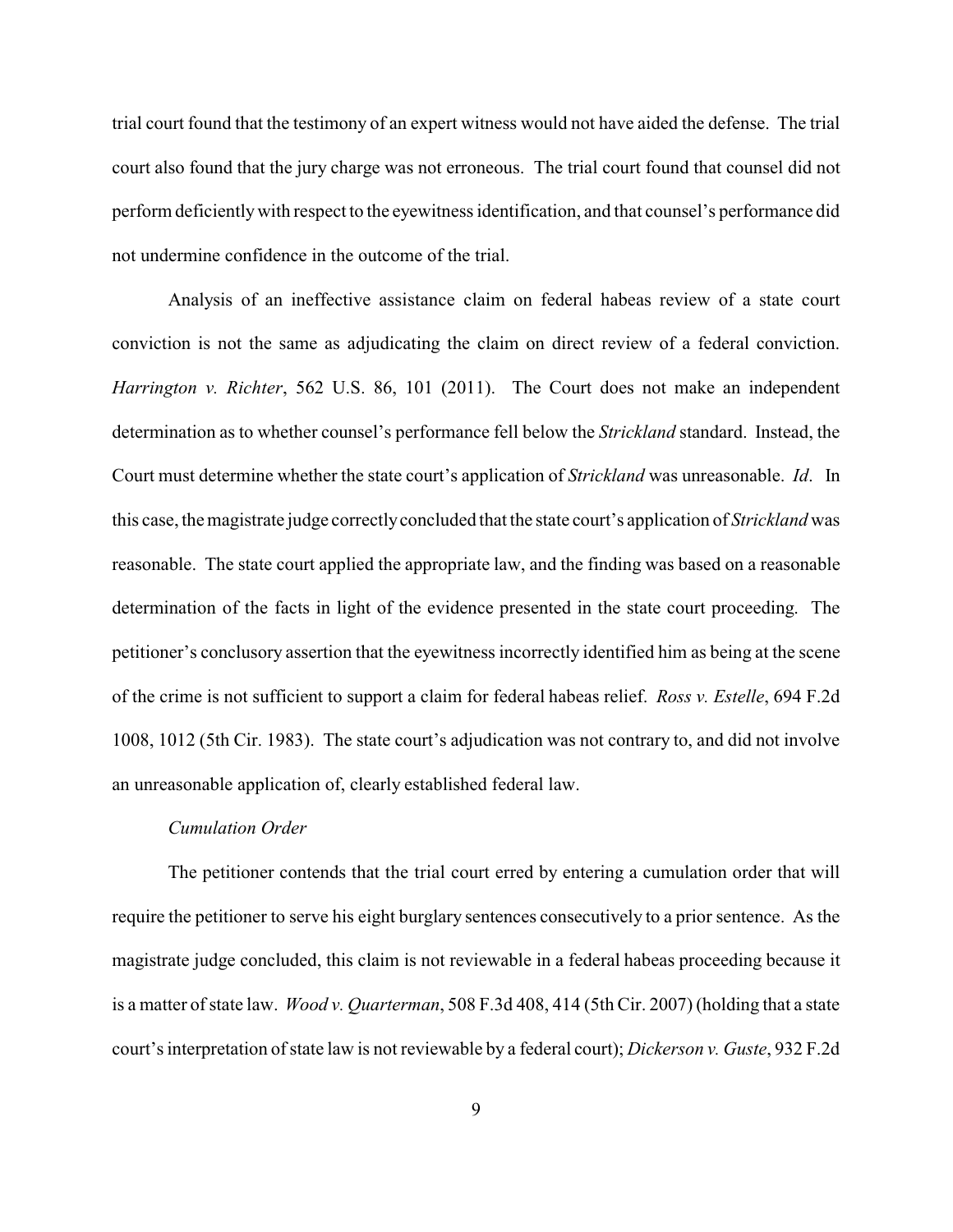1142, 1145 (5th Cir. 1991); *Moreno v. Estelle*, 717 F.2d 171,179 (5th Cir. 1983) ("It is not our function as a federal appellate court in a habeas proceeding to review a state's interpretation of its own law."). Therefore, the petitioner is not entitled to relief with respect to his claim that it was improper to run the sentences consecutively.

# *Denial of Motion to Suppress*

The petitioner contends the trial court erred by denying his motion to suppress the evidence seized as a result of his arrest. However, federal courts may not review Fourth Amendment claims on habeas review if the State provided an opportunity for full and fair litigation of the claims, regardless of whether the defendant employed those processes. *Stone v. Powell*, 428 U.S. 465 (1976). Because the petitioner had a full and fair opportunity to litigate his Fourth Amendment claim in state court, the magistrate judge correctly concluded that *Stone* bars the petitioner from relitigating his claim in federal court. The issue was raised before trial, and it was rejected by the trial court after a hearing. The petitioner's disagreement with the state court's ruling is not sufficient to overcome the *Stone* bar.

# Certificate of Appealability

In this case, the petitioner is not entitled to the issuance of a certificate of appealability. An appeal from a judgment denying federal habeas corpus relief may not proceed unless a judge issues a certificate of appealability. *See* 28 U.S.C. § 2253; FED.R.APP.P. 22(b). The standard for granting a certificate of appealability, like that for granting a certificate of probable cause to appeal under prior law, requires the petitioner to make a substantial showing of the denial of a federal constitutional right. *See Slack v. McDaniel*, 529 U.S. 473, 483-84 (2000); *Elizalde v. Dretke*, 362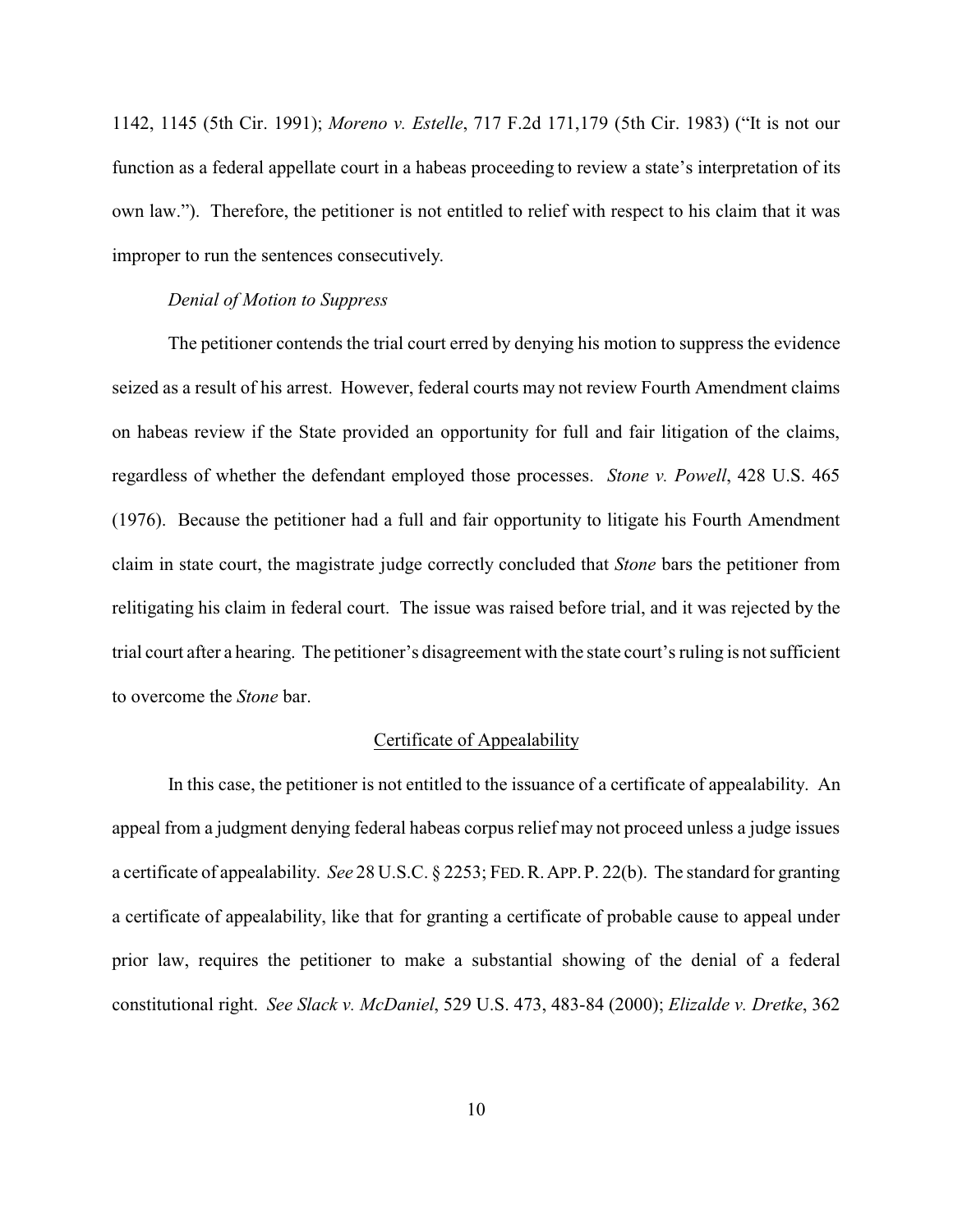F.3d 323, 328 (5th Cir. 2004); *see also Barefoot v. Estelle*, 463 U.S. 880, 893 (1982). In making that substantial showing, the petitioner need not establish that he should prevail on the merits. Rather, he must demonstrate that the issues are subject to debate among jurists of reason, that a court could resolve the issues in a different manner, or that the questions presented are worthy of encouragement to proceed further. *See Slack*, 529 U.S. at 483-84; *Avila v. Quarterman*, 560 F.3d 299, 304 (5th Cir. 2009). If the petition was denied on procedural grounds, the petitioner must show that jurists of reason would find it debatable: (1) whether the petition raises a valid claim of the denial of a constitutional right, and (2) whether the district court was correct in its procedural ruling. *Slack*, 529 U.S. at 484; *Elizalde*, 362 F.3d at 328. Any doubt regarding whether to grant a certificate of appealability is resolved in favor of the petitioner, and the severity of the penalty may be considered in making this determination. *See Miller v. Johnson*, 200 F.3d 274, 280-81 (5th Cir. 2000).

The petitioner has not shown that any of the issues raised by his claims are subject to debate among jurists of reason. The factual and legal questions advanced by the petitioner are not novel and have been consistently resolved adversely to his position. In addition, the questions presented are not worthy of encouragement to proceed further. The petitioner has failed to make a sufficient showing to merit the issuance of a certificate of appealability.